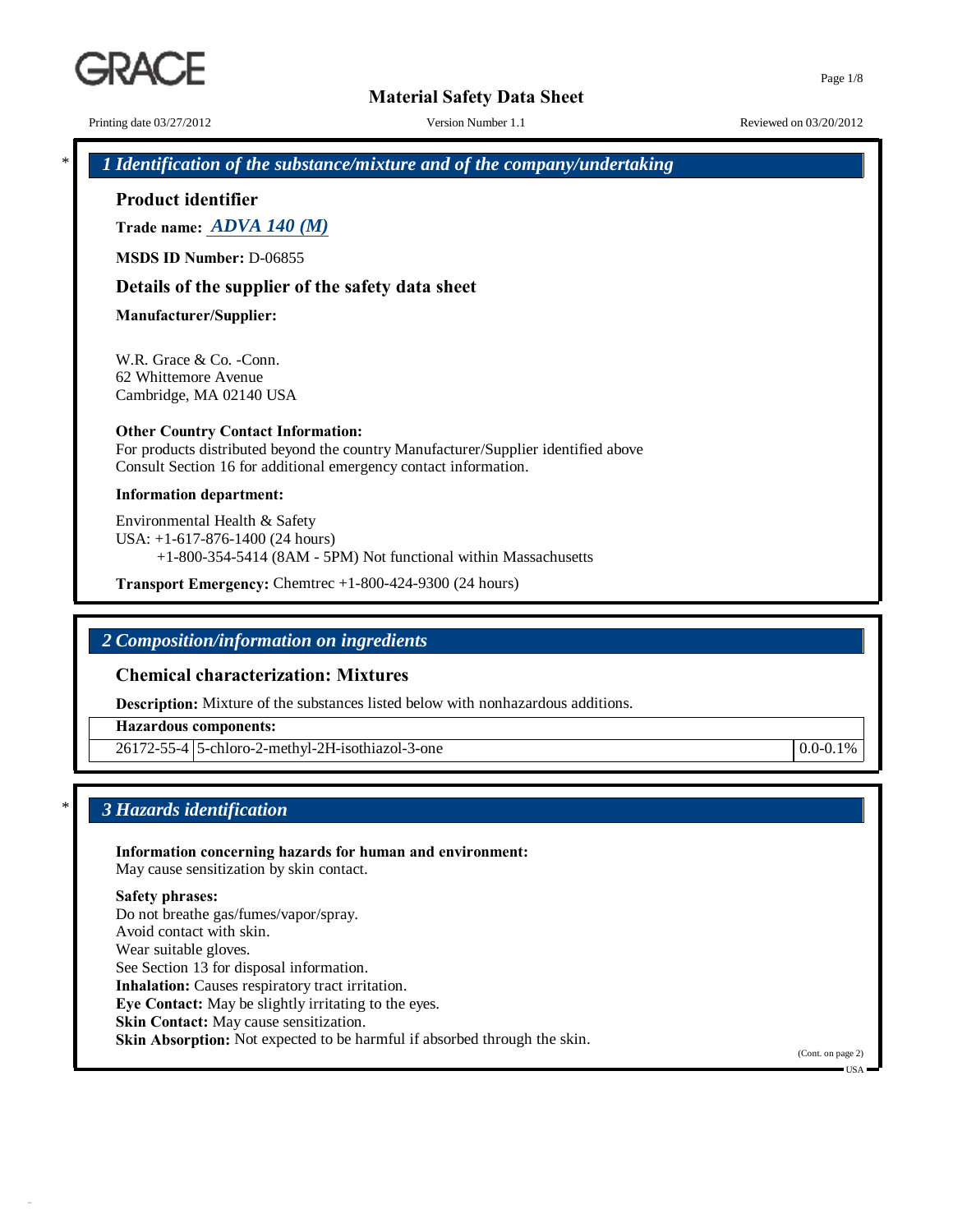(Cont. from page 1)

# **Material Safety Data Sheet**

Printing date 03/27/2012 Version Number 1.1 Reviewed on 03/20/2012

# **Trade name:** *ADVA 140 (M)*

**NFPA ratings (scale 0 - 4)**

1 1  $\overline{0}$ Health  $= 1$  $Fire = 1$ Reactivity  $= 0$ 

#### **HMIS-ratings (scale 0 - 4)**

 HEALTH FIRE **REACTIVITY** 0 1 1 Health  $= 1$  $Flammability = 1$  $Reactivity = 0$ 

# \* *4 First aid measures*

### **General information:**

No special measures required.

#### **After skin contact:**

Immediately wash contaminated skin with soap or mild detergent and water. If this chemical soaks clothing, immediately remove clothing and wash skin.

**After eye contact:** Rinse opened eye for several minutes under running water.

**After swallowing:** Do not induce vomiting; immediately call for medical help.

# \* *5 Firefighting measures*

**Special hazards arising from the substance or mixture** No further relevant information available.

**Additional information** Collect contaminated fire fighting water separately. It must not enter the sewage system.

# \* *6 Accidental release measures*

### **Personal precautions, protective equipment and emergency procedures**

Wear protective equipment. Keep unprotected persons away.

# **Methods and material for containment and cleaning up:**

Contain and/or absorb spill with inert material (i.e. sand, vermiculite) then place in a suitable container.

Sweep up spilled product into receptacles.

Dispose contaminated material as waste according to section 13 of the MSDS.

### **Reference to other sections**

See Section 7 for information on safe handling.

See Section 8 for information on personal protection equipment.

(Cont. on page 3)

 $\blacksquare$  USA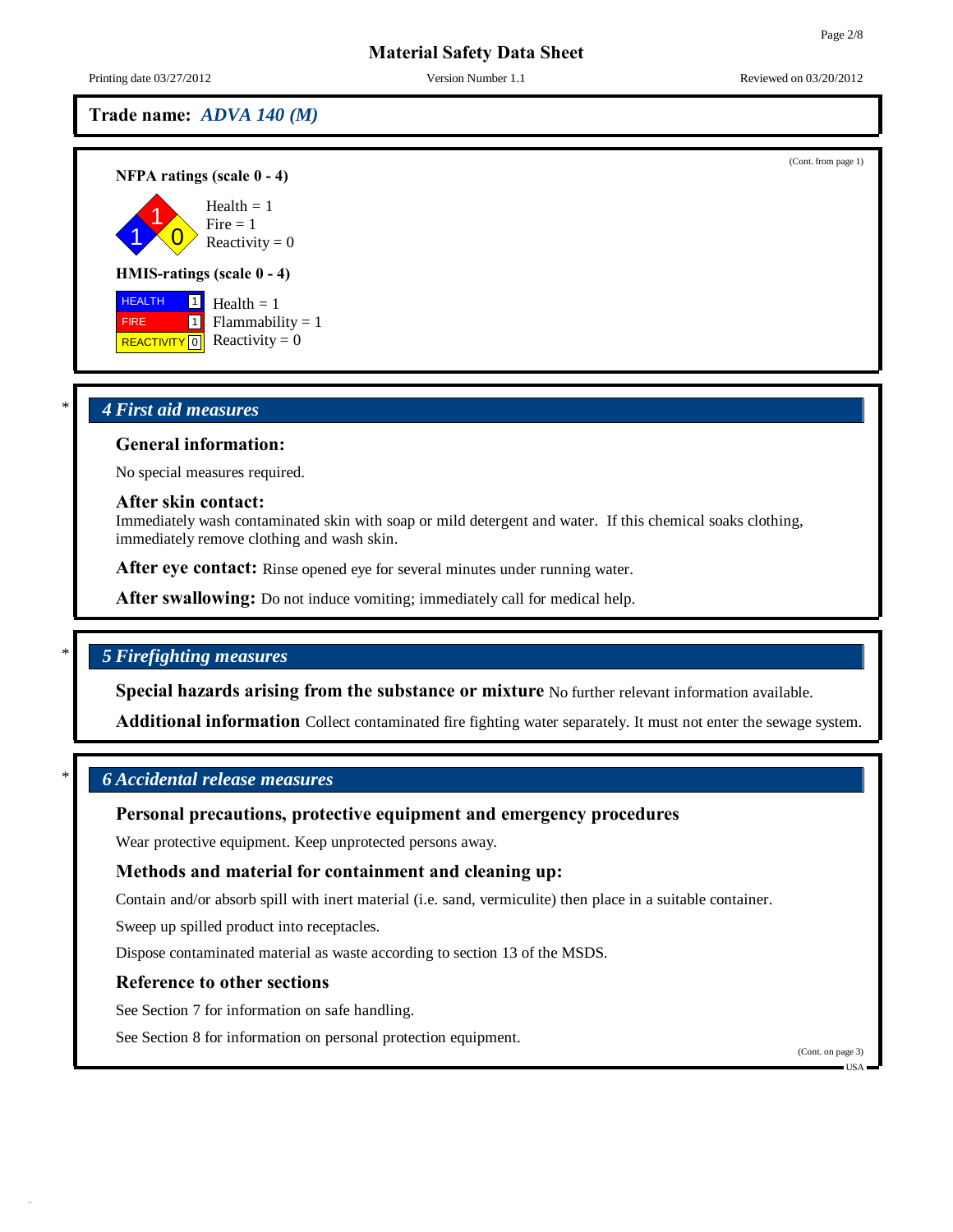Printing date 03/27/2012 Version Number 1.1 Reviewed on 03/20/2012

(Cont. from page 2)

# **Trade name:** *ADVA 140 (M)*

See Section 13 for disposal information.

# \* *7 Handling and storage*

### **Handling:**

#### **Precautions for safe handling**

Open and handle receptacle with care.

Prevent formation of aerosols. Avoid contact with eyes, skin and clothing. Do not take internally. Practice good personal hygiene to avoid ingestion. Use only with adequate ventilation. Wash clothing before reuse. FOR PROFESSIONAL USE ONLY. KEEP OUT OF CHILDREN'S REACH.

#### **Information about protection against explosions and fires:**

Empty containers may retain hazardous residue, both liquid and vapor.

**Storage:**

**Information about storage in one common storage facility:** No special measures required.

**Further information about storage conditions:** Keep receptacle tightly sealed.

**Specific end use(s)** No further relevant information available.

# \* *8 Exposure controls/personal protection*

**Additional information about design of technical systems:** No further data; see item 7.

# **Components with limit values that require monitoring at the workplace:**

The product does not contain any relevant quantities of materials with critical values that have to be monitored at the workplace.

**Additional information:** The lists that were valid during the creation were used as basis.

# **Personal protective equipment:**

**General protective and hygienic measures:** Avoid contact with the eyes and skin.

#### **Breathing equipment:**

Respiratory protection is not normally required. However, a chemical cartridge respirator with organic vapor cartridge and a prefilter for dusts/mists is required at or above the applicable exposure limits (consult exposure guidelines). If no limits exist, use an approved respirator whenever a vapor or mist is generated or if respiratory irritation occurs. Supplied air respirator (SCBA) is required at exposure levels above the capabilities of a chemical cartridge respirator.

### **Protection of hands:**

Gloves should be worn to prevent skin contact and should be impermeable and resistant to the product. Rubber or other impervious gloves should be worn to prevent skin contact.

(Cont. on page 4)

#### USA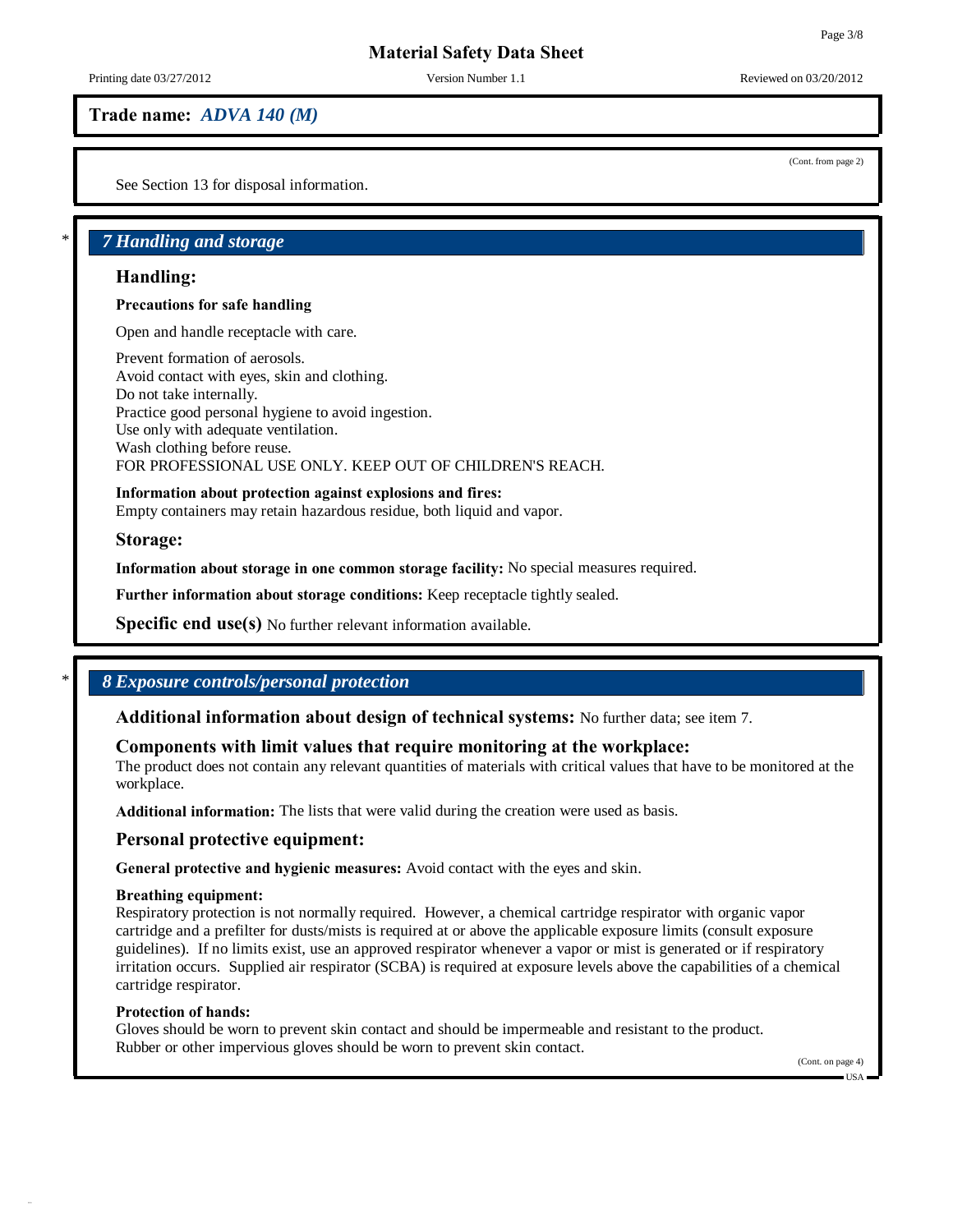Printing date 03/27/2012 Version Number 1.1 Reviewed on 03/20/2012

# **Trade name:** *ADVA 140 (M)*

(Cont. from page 3)

# **Material of gloves**

Gloves should be impermeable and resistant to the product. Selection of material should be considered before use.

# **Eye protection:**



Safety glasses with side shield protection.



A face shield should also be worn if there is potential exposure to splash or spray.

**Body protection:** Protective work clothing

| According to product specification            |  |
|-----------------------------------------------|--|
|                                               |  |
|                                               |  |
|                                               |  |
|                                               |  |
|                                               |  |
| Not applicable.                               |  |
| Not applicable.                               |  |
| Not determined.                               |  |
| Product is not selfigniting.                  |  |
| Product does not present an explosion hazard. |  |
|                                               |  |
|                                               |  |
| Not determined.                               |  |
|                                               |  |
|                                               |  |
| $1.05$ g/cm <sup>3</sup> (8.762 lbs/gal)      |  |
| Not determined.                               |  |
|                                               |  |
|                                               |  |
|                                               |  |

USA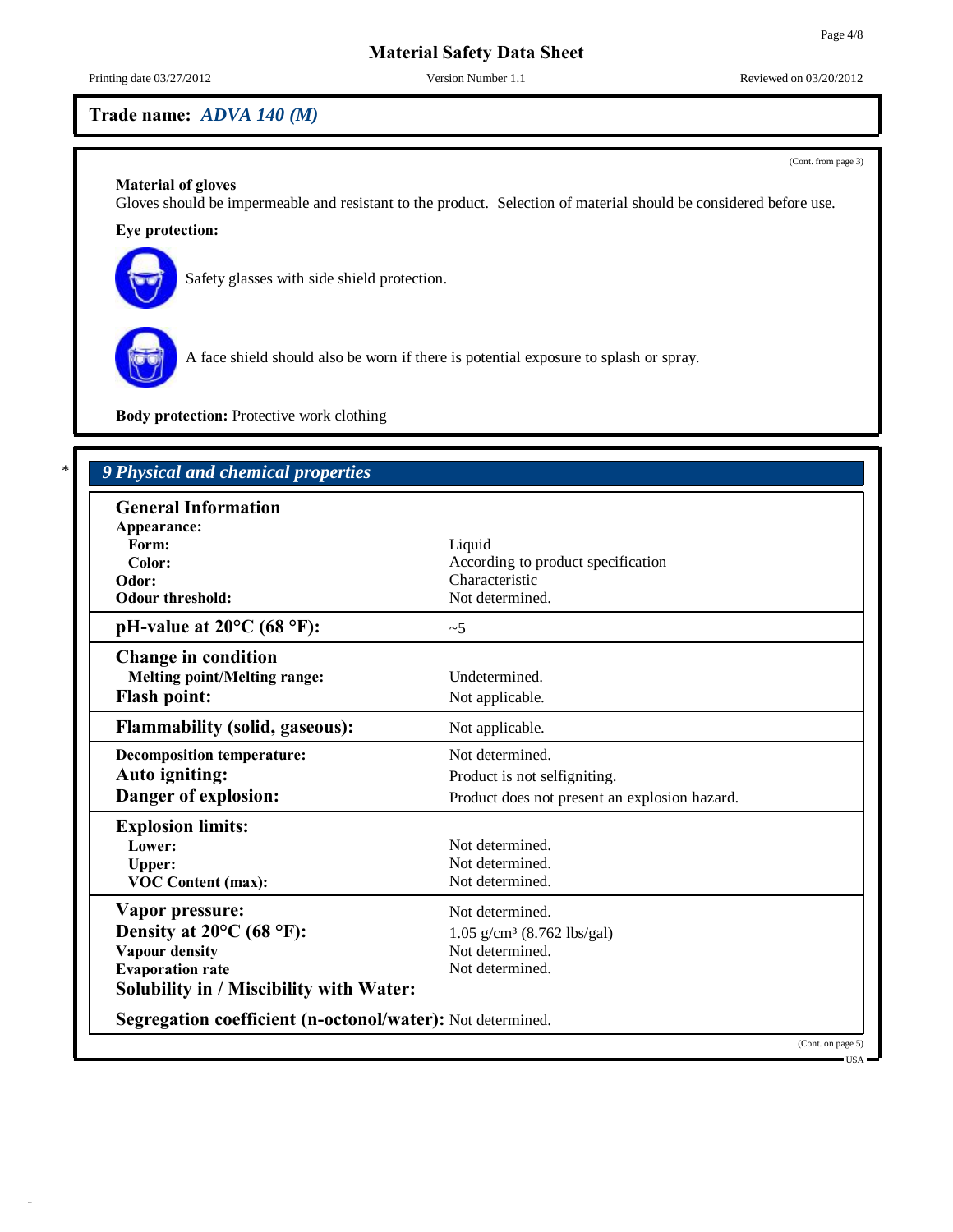Printing date 03/27/2012 Version Number 1.1 Reviewed on 03/20/2012

Page 5/8

**Trade name:** *ADVA 140 (M)*

|                          |                                            | (Cont. from page 4) |
|--------------------------|--------------------------------------------|---------------------|
| <b>Viscosity:</b>        |                                            |                     |
| Dynamic:                 | Not determined.                            |                     |
| Kinematic:               | Not determined.                            |                     |
| <b>Other information</b> | No further relevant information available. |                     |

# \* *10 Stability and reactivity*

**Thermal decomposition:** No decomposition if used according to specifications.

**Incompatible materials:** No further relevant information available.

**Hazardous decomposition products:** Carbon monoxide and carbon dioxide

**Additional information:** See section 7 for information on handling, storage and conditions to be avoided.

# \* *11 Toxicological information*

**Acute toxicity:**

**Primary irritant effect:**

**on the skin:** Irritating to skin.

**on the eye:** May be irritating to the eyes.

**Sensitization:** Sensitization possible through skin contact.

# \* *12 Ecological information*

**Aquatic toxicity:** No further relevant information available.

**Persistence and degradability** No further relevant information available.

**Behavior in environmental systems:**

**Bioaccumulative potential** No further relevant information available.

### **Additional ecological information:**

**General notes:** Slightly hazardous for water

# \* *13 Disposal considerations*

**Waste treatment methods** Comply with Federal, State and local regulations.

(Cont. on page 6)

 $IISA$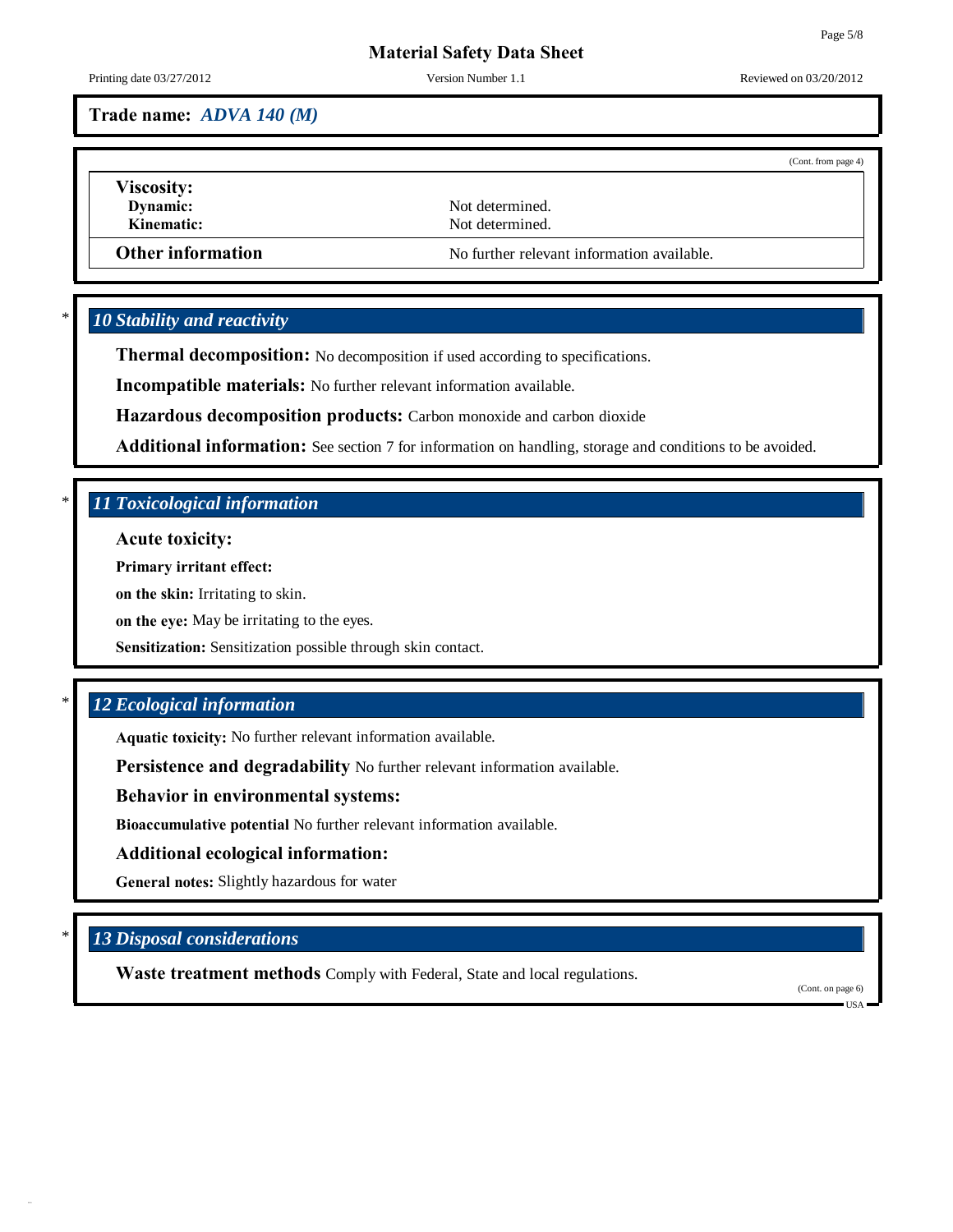(Cont. from page 5)

# **Material Safety Data Sheet**

Printing date 03/27/2012 Version Number 1.1 Reviewed on 03/20/2012

# **Trade name:** *ADVA 140 (M)*

**Recommendation:**



Must not be disposed of together with household garbage. Do not allow product to reach sewage system.

# **Uncleaned packagings:**

**Recommendation:** Disposal must be made according to official regulations.

# \* *14 Transport information*

| <b>UN-Number</b><br>DOT, ADR, ADN, IMDG, IATA                                                               | Not applicable. |  |
|-------------------------------------------------------------------------------------------------------------|-----------------|--|
| UN proper shipping name<br>DOT, ADR, ADN, IMDG, IATA                                                        | Not applicable. |  |
| <b>Transport hazard class(es)</b>                                                                           |                 |  |
| DOT, ADR, ADN, IMDG, IATA<br><b>Class</b>                                                                   | Not applicable. |  |
| Packing group<br>DOT, ADR, IMDG, IATA                                                                       | Not applicable. |  |
| <b>Environmental hazards:</b><br><b>Marine pollutant:</b>                                                   | No              |  |
| <b>Special precautions for user</b>                                                                         | Not applicable. |  |
| <b>Transport in bulk according to Annex II of</b><br><b>MARPOL73/78 and the IBC Code</b><br>Not applicable. |                 |  |
| <b>Transport/Additional information:</b>                                                                    |                 |  |
| <b>DOT</b><br><b>Remarks:</b>                                                                               | Not Regulated.  |  |

# \* *15 Regulatory information*

**SARA (Superfund Amendments and Reauthorization Act)**

**Section 302/304 (extremely hazardous substances):**

None of the ingredients is listed.

**Section 313 Reportable Ingredients (Chemicals present below reporting threshold are exempt):**

None of the ingredients is listed.

### **SARA Section 312/Tier I & II Hazardard Catagories:**

Health Immediate (acute) Yes

Health Delayed (chronic) No

(Cont. on page 7)

USA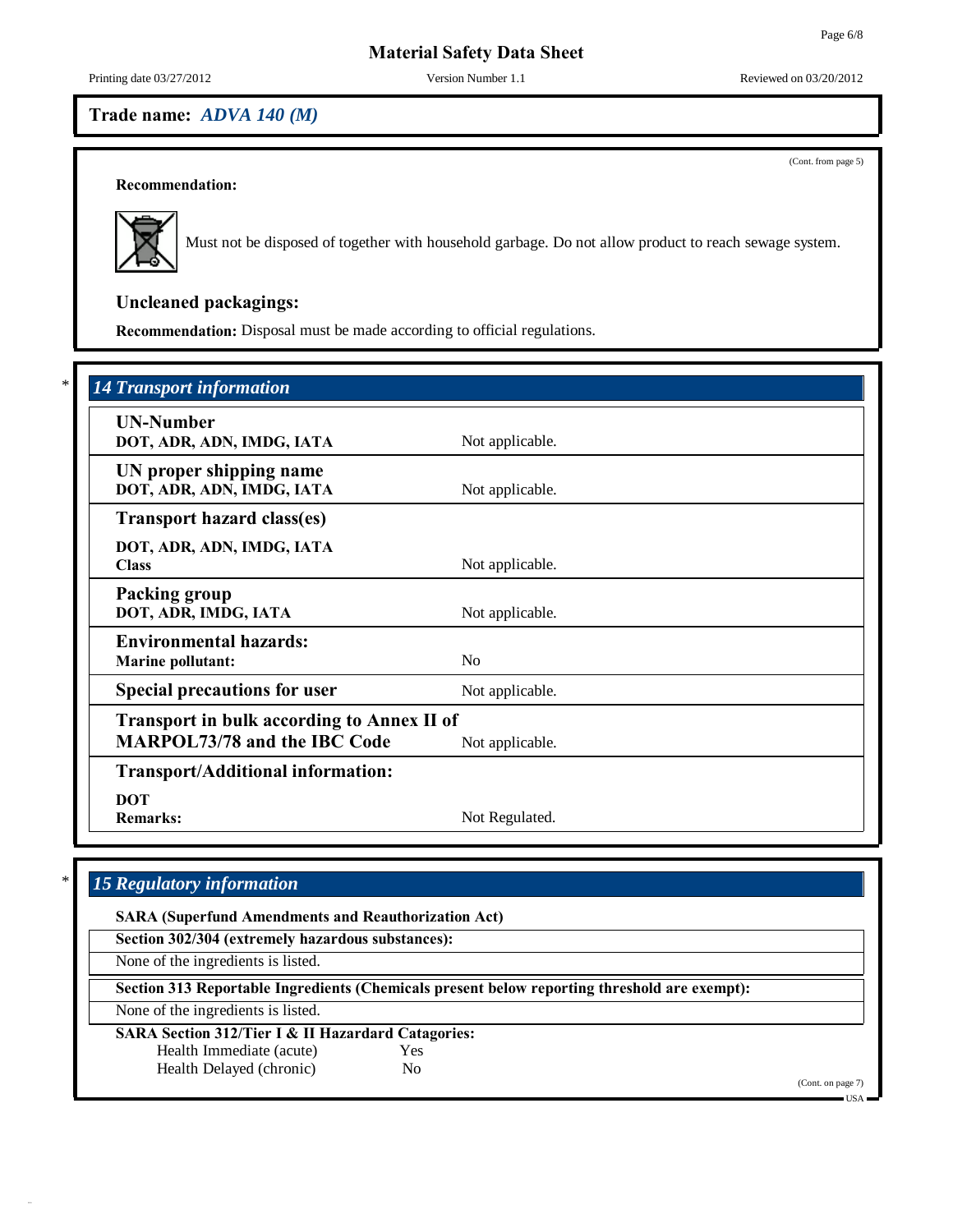34.0.9

Printing date 03/27/2012 Version Number 1.1 Reviewed on 03/20/2012

# **Trade name:** *ADVA 140 (M)*

| Flammable<br>N <sub>o</sub><br>Reactive<br>N <sub>0</sub><br>Pressure<br>No<br><b>North America Chemical Inventory Status</b><br><b>TSCA (Toxic Substances Control Act - United States):</b><br>All ingredients are listed or exempt from listing unless otherwise noted below.<br><b>CEPA</b> (Canadian DSL):<br>All ingredients are listed or exempt from listing unless otherwise noted below.<br><b>Chemicals known to cause cancer:</b><br>None of the ingredients is listed.<br>Chemicals known to cause reproductive toxicity for females:<br>Chemicals known to cause reproductive toxicity for males:<br>Chemicals known to cause developmental toxicity:<br><b>WHMIS Classification(s):</b><br>D2B - Toxic material causing other toxic effects<br><b>Carcinogenicity Categories</b><br><b>EPA (Environmental Protection Agency)</b><br>None of the ingredients is listed.<br><b>IARC (International Agency for Research on Cancer) Human Carcinogenicity:</b><br>Group 1- Positive, Group 2A- Probable, Group 2B- Possible, Group 3- Not Classifiable<br>None of the ingredients is listed.<br><b>NTP (National Toxicology Program)</b><br>K-Known to be carcinogenic, R-May reasonably be anticipated to be carcinogenic<br><b>TLV-ACGIH (THE American Conference of Governmental Industrial Hygienists)</b><br>Human Carcinogen - A1 Confirmed, A2 Suspected, A3 Unknown Relevance, A4 Not Classifiable<br>NIOSH-Cancer (National Institute for Occupational Safety and Health)<br><b>OSHA-Cancer (Occupational Safety &amp; Health Administration)</b><br>Volatile Organic Compounds (VOC) reported per the Emission Standards for Architectural Coatings:<br>If no g/L value is provided this product is not subject to above standard.<br>(Cont. on page 8) |                                    |  | (Cont. from page 6) |
|-----------------------------------------------------------------------------------------------------------------------------------------------------------------------------------------------------------------------------------------------------------------------------------------------------------------------------------------------------------------------------------------------------------------------------------------------------------------------------------------------------------------------------------------------------------------------------------------------------------------------------------------------------------------------------------------------------------------------------------------------------------------------------------------------------------------------------------------------------------------------------------------------------------------------------------------------------------------------------------------------------------------------------------------------------------------------------------------------------------------------------------------------------------------------------------------------------------------------------------------------------------------------------------------------------------------------------------------------------------------------------------------------------------------------------------------------------------------------------------------------------------------------------------------------------------------------------------------------------------------------------------------------------------------------------------------------------------------------------------------------------------------------------|------------------------------------|--|---------------------|
|                                                                                                                                                                                                                                                                                                                                                                                                                                                                                                                                                                                                                                                                                                                                                                                                                                                                                                                                                                                                                                                                                                                                                                                                                                                                                                                                                                                                                                                                                                                                                                                                                                                                                                                                                                             |                                    |  |                     |
|                                                                                                                                                                                                                                                                                                                                                                                                                                                                                                                                                                                                                                                                                                                                                                                                                                                                                                                                                                                                                                                                                                                                                                                                                                                                                                                                                                                                                                                                                                                                                                                                                                                                                                                                                                             |                                    |  |                     |
|                                                                                                                                                                                                                                                                                                                                                                                                                                                                                                                                                                                                                                                                                                                                                                                                                                                                                                                                                                                                                                                                                                                                                                                                                                                                                                                                                                                                                                                                                                                                                                                                                                                                                                                                                                             |                                    |  |                     |
|                                                                                                                                                                                                                                                                                                                                                                                                                                                                                                                                                                                                                                                                                                                                                                                                                                                                                                                                                                                                                                                                                                                                                                                                                                                                                                                                                                                                                                                                                                                                                                                                                                                                                                                                                                             |                                    |  |                     |
|                                                                                                                                                                                                                                                                                                                                                                                                                                                                                                                                                                                                                                                                                                                                                                                                                                                                                                                                                                                                                                                                                                                                                                                                                                                                                                                                                                                                                                                                                                                                                                                                                                                                                                                                                                             |                                    |  |                     |
|                                                                                                                                                                                                                                                                                                                                                                                                                                                                                                                                                                                                                                                                                                                                                                                                                                                                                                                                                                                                                                                                                                                                                                                                                                                                                                                                                                                                                                                                                                                                                                                                                                                                                                                                                                             |                                    |  |                     |
|                                                                                                                                                                                                                                                                                                                                                                                                                                                                                                                                                                                                                                                                                                                                                                                                                                                                                                                                                                                                                                                                                                                                                                                                                                                                                                                                                                                                                                                                                                                                                                                                                                                                                                                                                                             |                                    |  |                     |
|                                                                                                                                                                                                                                                                                                                                                                                                                                                                                                                                                                                                                                                                                                                                                                                                                                                                                                                                                                                                                                                                                                                                                                                                                                                                                                                                                                                                                                                                                                                                                                                                                                                                                                                                                                             |                                    |  |                     |
|                                                                                                                                                                                                                                                                                                                                                                                                                                                                                                                                                                                                                                                                                                                                                                                                                                                                                                                                                                                                                                                                                                                                                                                                                                                                                                                                                                                                                                                                                                                                                                                                                                                                                                                                                                             | <b>California Proposition 65</b>   |  |                     |
|                                                                                                                                                                                                                                                                                                                                                                                                                                                                                                                                                                                                                                                                                                                                                                                                                                                                                                                                                                                                                                                                                                                                                                                                                                                                                                                                                                                                                                                                                                                                                                                                                                                                                                                                                                             |                                    |  |                     |
|                                                                                                                                                                                                                                                                                                                                                                                                                                                                                                                                                                                                                                                                                                                                                                                                                                                                                                                                                                                                                                                                                                                                                                                                                                                                                                                                                                                                                                                                                                                                                                                                                                                                                                                                                                             |                                    |  |                     |
|                                                                                                                                                                                                                                                                                                                                                                                                                                                                                                                                                                                                                                                                                                                                                                                                                                                                                                                                                                                                                                                                                                                                                                                                                                                                                                                                                                                                                                                                                                                                                                                                                                                                                                                                                                             |                                    |  |                     |
|                                                                                                                                                                                                                                                                                                                                                                                                                                                                                                                                                                                                                                                                                                                                                                                                                                                                                                                                                                                                                                                                                                                                                                                                                                                                                                                                                                                                                                                                                                                                                                                                                                                                                                                                                                             | None of the ingredients is listed. |  |                     |
|                                                                                                                                                                                                                                                                                                                                                                                                                                                                                                                                                                                                                                                                                                                                                                                                                                                                                                                                                                                                                                                                                                                                                                                                                                                                                                                                                                                                                                                                                                                                                                                                                                                                                                                                                                             |                                    |  |                     |
|                                                                                                                                                                                                                                                                                                                                                                                                                                                                                                                                                                                                                                                                                                                                                                                                                                                                                                                                                                                                                                                                                                                                                                                                                                                                                                                                                                                                                                                                                                                                                                                                                                                                                                                                                                             | None of the ingredients is listed. |  |                     |
|                                                                                                                                                                                                                                                                                                                                                                                                                                                                                                                                                                                                                                                                                                                                                                                                                                                                                                                                                                                                                                                                                                                                                                                                                                                                                                                                                                                                                                                                                                                                                                                                                                                                                                                                                                             |                                    |  |                     |
|                                                                                                                                                                                                                                                                                                                                                                                                                                                                                                                                                                                                                                                                                                                                                                                                                                                                                                                                                                                                                                                                                                                                                                                                                                                                                                                                                                                                                                                                                                                                                                                                                                                                                                                                                                             | None of the ingredients is listed. |  |                     |
|                                                                                                                                                                                                                                                                                                                                                                                                                                                                                                                                                                                                                                                                                                                                                                                                                                                                                                                                                                                                                                                                                                                                                                                                                                                                                                                                                                                                                                                                                                                                                                                                                                                                                                                                                                             |                                    |  |                     |
|                                                                                                                                                                                                                                                                                                                                                                                                                                                                                                                                                                                                                                                                                                                                                                                                                                                                                                                                                                                                                                                                                                                                                                                                                                                                                                                                                                                                                                                                                                                                                                                                                                                                                                                                                                             |                                    |  |                     |
|                                                                                                                                                                                                                                                                                                                                                                                                                                                                                                                                                                                                                                                                                                                                                                                                                                                                                                                                                                                                                                                                                                                                                                                                                                                                                                                                                                                                                                                                                                                                                                                                                                                                                                                                                                             |                                    |  |                     |
|                                                                                                                                                                                                                                                                                                                                                                                                                                                                                                                                                                                                                                                                                                                                                                                                                                                                                                                                                                                                                                                                                                                                                                                                                                                                                                                                                                                                                                                                                                                                                                                                                                                                                                                                                                             |                                    |  |                     |
|                                                                                                                                                                                                                                                                                                                                                                                                                                                                                                                                                                                                                                                                                                                                                                                                                                                                                                                                                                                                                                                                                                                                                                                                                                                                                                                                                                                                                                                                                                                                                                                                                                                                                                                                                                             |                                    |  |                     |
|                                                                                                                                                                                                                                                                                                                                                                                                                                                                                                                                                                                                                                                                                                                                                                                                                                                                                                                                                                                                                                                                                                                                                                                                                                                                                                                                                                                                                                                                                                                                                                                                                                                                                                                                                                             |                                    |  |                     |
|                                                                                                                                                                                                                                                                                                                                                                                                                                                                                                                                                                                                                                                                                                                                                                                                                                                                                                                                                                                                                                                                                                                                                                                                                                                                                                                                                                                                                                                                                                                                                                                                                                                                                                                                                                             |                                    |  |                     |
|                                                                                                                                                                                                                                                                                                                                                                                                                                                                                                                                                                                                                                                                                                                                                                                                                                                                                                                                                                                                                                                                                                                                                                                                                                                                                                                                                                                                                                                                                                                                                                                                                                                                                                                                                                             | None of the ingredients is listed. |  |                     |
|                                                                                                                                                                                                                                                                                                                                                                                                                                                                                                                                                                                                                                                                                                                                                                                                                                                                                                                                                                                                                                                                                                                                                                                                                                                                                                                                                                                                                                                                                                                                                                                                                                                                                                                                                                             |                                    |  |                     |
|                                                                                                                                                                                                                                                                                                                                                                                                                                                                                                                                                                                                                                                                                                                                                                                                                                                                                                                                                                                                                                                                                                                                                                                                                                                                                                                                                                                                                                                                                                                                                                                                                                                                                                                                                                             | None of the ingredients is listed. |  |                     |
|                                                                                                                                                                                                                                                                                                                                                                                                                                                                                                                                                                                                                                                                                                                                                                                                                                                                                                                                                                                                                                                                                                                                                                                                                                                                                                                                                                                                                                                                                                                                                                                                                                                                                                                                                                             |                                    |  |                     |
|                                                                                                                                                                                                                                                                                                                                                                                                                                                                                                                                                                                                                                                                                                                                                                                                                                                                                                                                                                                                                                                                                                                                                                                                                                                                                                                                                                                                                                                                                                                                                                                                                                                                                                                                                                             | None of the ingredients is listed. |  |                     |
|                                                                                                                                                                                                                                                                                                                                                                                                                                                                                                                                                                                                                                                                                                                                                                                                                                                                                                                                                                                                                                                                                                                                                                                                                                                                                                                                                                                                                                                                                                                                                                                                                                                                                                                                                                             |                                    |  |                     |
|                                                                                                                                                                                                                                                                                                                                                                                                                                                                                                                                                                                                                                                                                                                                                                                                                                                                                                                                                                                                                                                                                                                                                                                                                                                                                                                                                                                                                                                                                                                                                                                                                                                                                                                                                                             | None of the ingredients is listed. |  |                     |
|                                                                                                                                                                                                                                                                                                                                                                                                                                                                                                                                                                                                                                                                                                                                                                                                                                                                                                                                                                                                                                                                                                                                                                                                                                                                                                                                                                                                                                                                                                                                                                                                                                                                                                                                                                             |                                    |  |                     |
|                                                                                                                                                                                                                                                                                                                                                                                                                                                                                                                                                                                                                                                                                                                                                                                                                                                                                                                                                                                                                                                                                                                                                                                                                                                                                                                                                                                                                                                                                                                                                                                                                                                                                                                                                                             |                                    |  |                     |